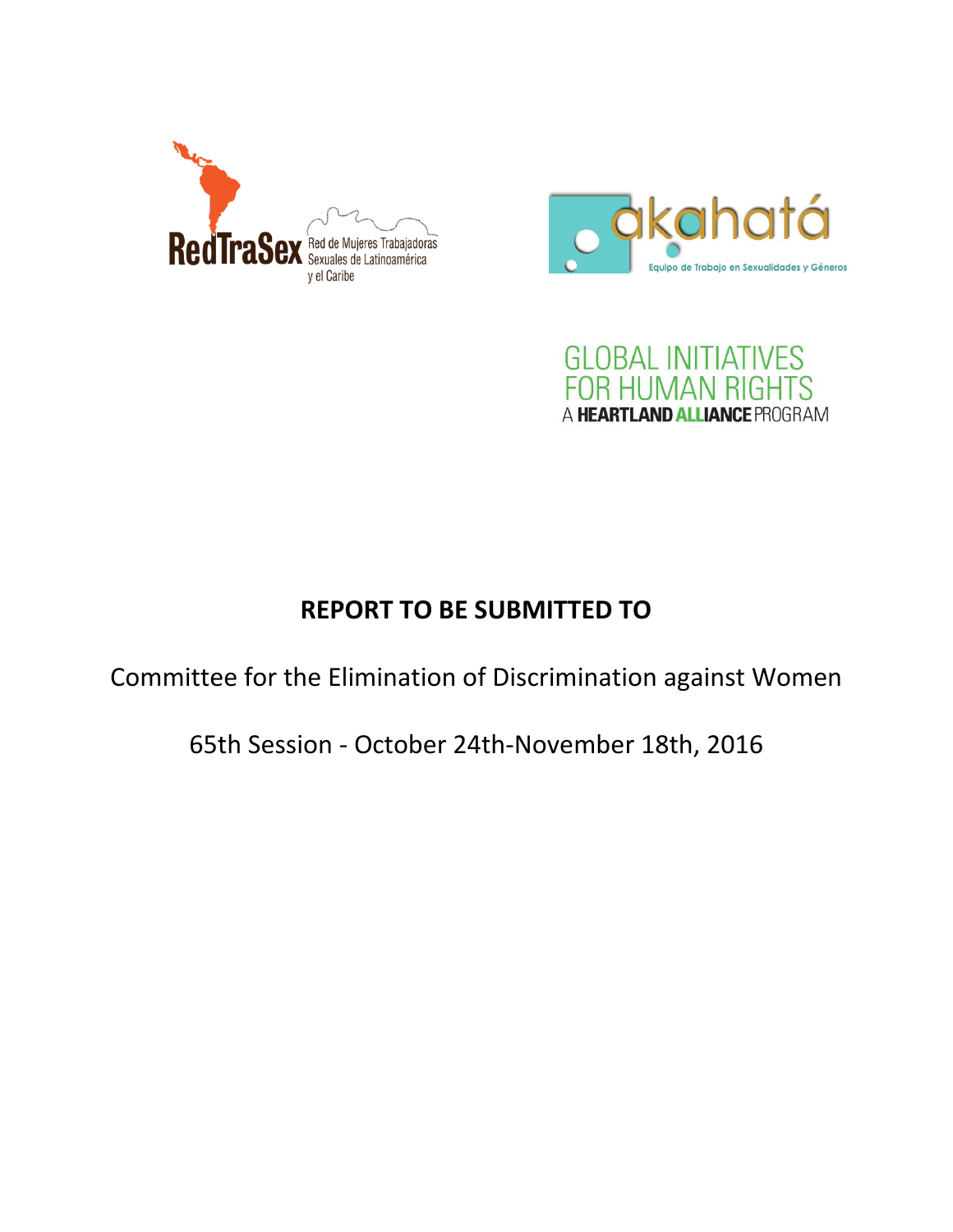#### **Introduction**

 $\overline{a}$ 

Civil society organizations **Red de Trabajadoras Sexuales de Latinoamérica y el Caribe (RedTraSex**), **Akahatá - Equipo de Trabajo en Sexualidades y Géneros**, and **Heartland Alliance for Human Needs & Human Rights** submit this document to complement information provided by the State and to bring to light the human rights violations daily affecting sex workers, that is, women of legal age who have willingly decided to engage in sex work, across Argentina.

RedTraSex was created in 1997 when women sex workers from across the region met in Costa Rica. We began to know each other and realized that in spite of living in different countries we shared similar realities, had the same needs, suffered the same injustices and fought for the same goals. Now, 19 years later, RedTraSex brings together national women sex workers' organizations (NWSWOs) from 14 countries in Latin America and the Caribbean<sup>1</sup>. Our goal is to see the human rights of women sex workers recognized and respected in the region. We particularly advocate for our right to work, without putting other fundamental rights aside, such as equality between men and women, and we fight for non-discrimination, freedom, and sexual and reproductive health.

Everywhere in Latin America governments jeopardize our rights and our life; we suffer violence by State action and inaction. We want to be treated on equal conditions with the rest of the population. We want to be recognized as workers and be able to contribute to building more fair and egalitarian societies.

This report aims to inform the Committee about the current human rights situation for women sex workers on the basis of information collected by AMMAR - Asociación de Mujeres Meretrices de Argentina, representing women sex workers in the country.

RedTraSex comprises of the following organizations: Asociación de Mujeres Meretrices de Argentina (AMMAR, Argentina), Tikkum Olam (Belize) Organización Nacional de Activistas por la Emancipación de la Mujer (ONAEM, Bolivia), Fundación Margen de Apoyo y Promoción de la Mujer (Chile), Asociación de Mujeres Buscando Libertad (ASMUBULI, Colombia), Asociación de Trabajadoras Sexuales La Sala (Costa Rica), Movimiento de Mujeres Unidas (MODEMU, Dominican Republic), Movimiento Orquídeas del Mar (El Salvador), Organización Mujeres en Superación (OMES, Guatemala), Red Nacional de trabajadoras Sexuales de Nicaragua, Red Nacional de Trabajadoras Sexuales de Honduras, Mujeres con Dignidad y Derechos (Panama), Unidas en la Esperanza (UNES, Paraguay) and Red Nacional de Trabajadoras Sexuales de Perú,.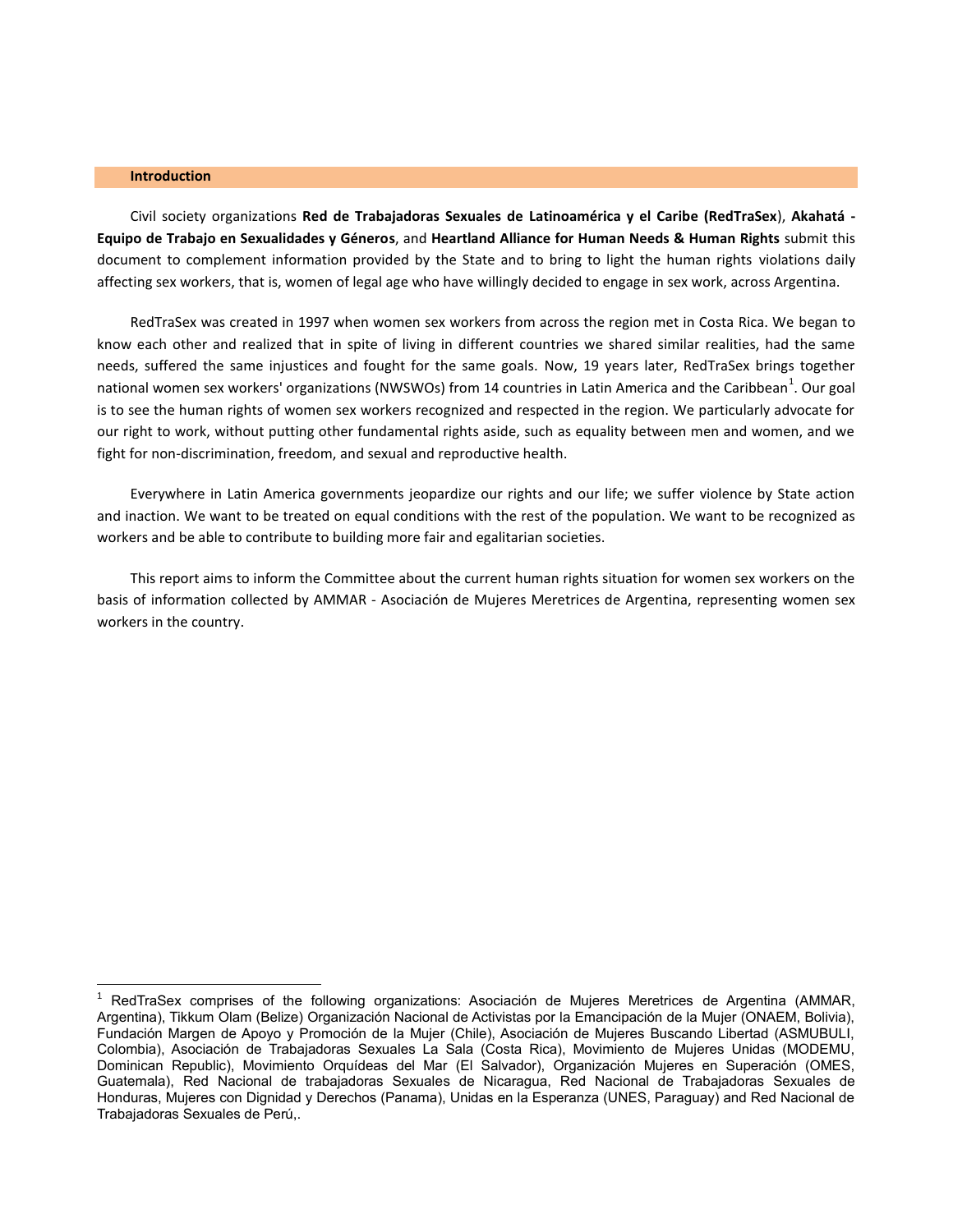# **1- SUPRESSING TRAFFIC IN WOMEN AND EXPLOITATION OF PROSTITUTION OF WOMEN (Article 6); DISCRIMINATION AGAINST WOMEN (Articles 1-3); Questions 9, 10 and 11 (List of Issues)**

In Argentina, sex workers still do not have a law regulating their trade, and the rights of those engaged in sex work are neither recognized nor guaranteed. In July 2013, AMMAR submitted a bill to regulate sex work to the National Parliament but it was not discussed at the level of commissions and lost Parliamentary status two years later.

This lack of regulation has direct, negative and current consequences for our population: women sex workers lack equal protection before the law when compared to all other workers and this also creates confusion between autonomous sex work and criminal activities such as trafficking in persons that result in ongoing human rights violations against women sex workers.

The confusion between trafficking in persons for sexual exploitation and sex work is present across the political spectrum and particularly in the media, and it has led not only to wrong opinions but also to legal instruments that while being useless in putting an end to the scourge of trafficking actually encourage stigmatization of women sex workers. This confusion has negative consequences. It does NOT contribute to our struggle to see our human rights respected, it does NOT help fight trafficking, and it does NOT dismantle the logic of exploitation or current networks of impunity. There is a need to differentiate between:

TRAFFICKING OF PERSONS is ""the recruitment, transportation, transfer, harbouring or receipt of persons, *by means of the threat or use of force or other forms of coercion, of abduction, of fraud, of deception, of the*  abuse of power or of a position of vulnerability"<sup>2</sup> to force a person to provide services without her/his consent. Trafficking of persons for sexual exploitation is just one of the expressions of this crime. The distinctive element of trafficking is **being held against one's will** or having one's personal documents **removed,** being **subjected to abuse or threats** against one's life, being **locked-up** and **forced** to provide services, without one's expressed **consent** and **against one's will.**

LABOR EXPLOITATION refers to the conditions in which labor is performed and not only for sexual purposes. There is labour exploitation in different jobs, particularly in construction work, and the garment and shoe industries. Labor exploitation means paying wages that are below the legal or minimum required, precarious conditions of work, lack of basic facilities in the workplace, working more hours than the maximum allowed by the law, wages that do not include paid holidays or sick leave, to the extreme of the labor performed in conditions amounting to slavery. Because it falls in a legal void (not being forbidden but also not being ruled by laws and norms), sex work is done in "clandestine" conditions and this enables labor exploitation. In our situation, procurers or owners of hotels, cabarets, saunas, porno movie houses, whisky bars, motels, nightclubs or the apartments where we provide our services, demand that we work longer hours or under conditions that are harmful to our health. But even in those situations, we are not "trafficked" women, as we are doing sex work because we decided to do it of our own free will.

- **SEX WORK is the provision of sexual services for money, in which all parties consent out of their free will and decision. Women sex workers are adults who have decided to do this work in order to sustain our families and/or ourselves. It is clear that women sex workers are not trafficked, nor in need of "rescue". Every intrusion into our workplaces damages the agreements we have with our clients or with the owners of those spaces and often results in our inability to make any income on that day.**

 $\overline{\phantom{a}}$ 

<sup>&</sup>lt;sup>2</sup> Protocol to Prevent, Suppress and Punish Trafficking in Persons Especially Women and Children, supplementing the United Nations Convention against Transnational Organized Crime. UN. 2003. Article 3.a.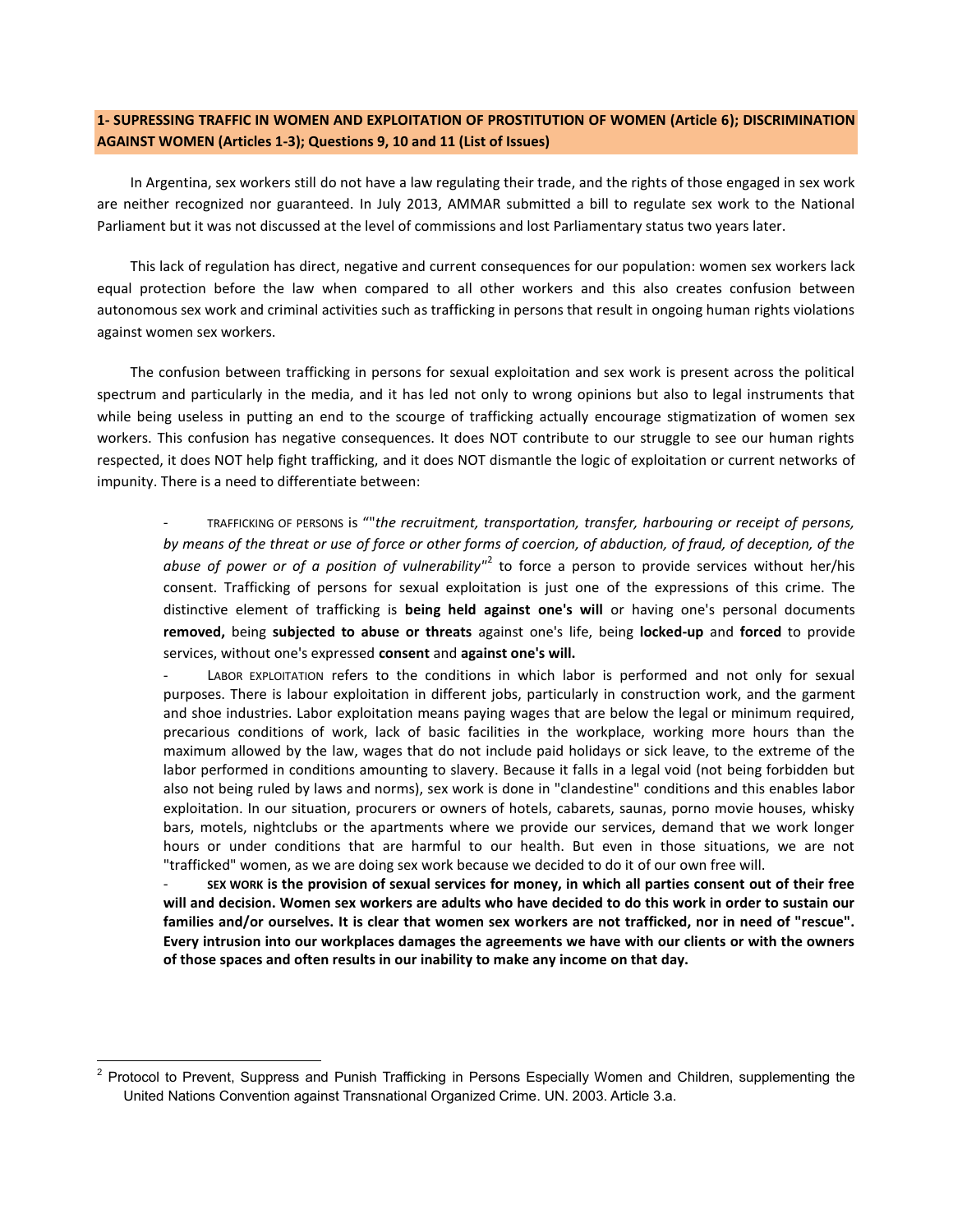In Argentina, sex work is a licit occupation but its lack of regulation hinders its free exercise. It also happens that most sex workers are women, migrants and of low income; the confusion detailed below only increases discrimination, stigma and violence against us<sup>3</sup>.

A series of laws that have been issued supposedly to fight against trafficking of persons are being enforced in an abusive manner by security forces and other offices of the Executive Power violating women sex workers' rights. AMMAR has systematically exposed the fact that raids in the homes of women sex workers who autonomously (without procurers) and willingly engage in their occupation are a daily occurrence in difference provinces and in the capital city $^4$ .

Often security forces and regulation bodies of the local Executive Power break into the homes of women sex workers, subject them to violence and arrest them invoking misdemeanor norms. They also break into those homes without a judicial order and force women sex workers to join rescue programs, paying a deaf ear to those who demand to be able to engage in sex work of their own will. If they refuse to join those programs, they are abused<sup>5</sup>. On March 31, 2016, a woman sex worker who engages in her occupation out of an apartment she rents together with another woman sex worker in downtown Buenos Aires reported to us that: "*In the last three months we had four raids in our apartment, where we live and work. We were mistreated in all cases: pushed, shouted at, treated as if we were criminals, given no explanation. They turned the whole place upside down, looking who knows for what. Once they came without a court order, so I did not let them in, but the police officer showed me his gun and said I could not close the door, I had to keep it open and nobody could go in or out until the order came. We spent six hours with the door open until the order came and then the procedure took another three hours. All raids end with the house upside down, everything in a mess. Twice they took some of our money and on every occasion they took the condoms we use to work. All the time, while some are searching, others are pointing at us with their guns. They have done several raids already in our apartment, they know that the only people there are me, my friend and two other women who come and go - we are all of legal age, work autonomously (without procurers), but still they keep coming and we always have to go through all this..."*

Lastly, it is worth mentioning that in Argentina, different State bodies and organizations collect data about women who are victims of violence and femicide, a number that raises concern because it is growing every month. Women sex workers are not strangers to this reality and we suffer violence on a daily basis. Often, the fact of a woman being a sex worker renders this kind of daily violence invisible to those collecting this data. This is why AMMAR has started its own systematization: the Women Sex Workers' Femicides Registry $^6$ .

This Registry shows that between 1996 and 2016, 44 women sex workers were registered as murdered. But this year, the number has considerably increased: only in the first two months of the year 2016, 3 women sex workers were murdered in the provinces of Neuquen (January 24), Santa Fe (February 6), and Mendoza (February 15). On the first two cases, nobody has yet been accused or arrested.

## **2- MARRIAGE AND FAMILY LIFE (Article 6); DISCRIMINATION AGAINST WOMEN (Articles 1-3)**

 $\overline{a}$ 

 $3$  As AMMAR says, the confusion between trafficking and sex work leads to undue arrests of sex workers who, when being migrants, are systematically victimized against their will. This increases the social stigma and discrimination they already face. One example is: [http://www.ammar.org.ar/Mendoza-Federal-miente-no-hay.](http://www.ammar.org.ar/Mendoza-Federal-miente-no-hay)<br>4 http://www.emmer.org.ar/AMAAD diserte eshre.regulacion.del.html

http://www.ammar.org.ar/AMMAR-diserto-sobre-regulacion-del.html

<sup>5</sup> https://ammar.org.ar/IMG/article\_PDF/Violencia-Institucional-hacia\_a589.pdf

<sup>&</sup>lt;sup>6</sup> AMMAR's registry is available at:<http://www.ammar.org.ar/El-91-de-Femicidios-de.html>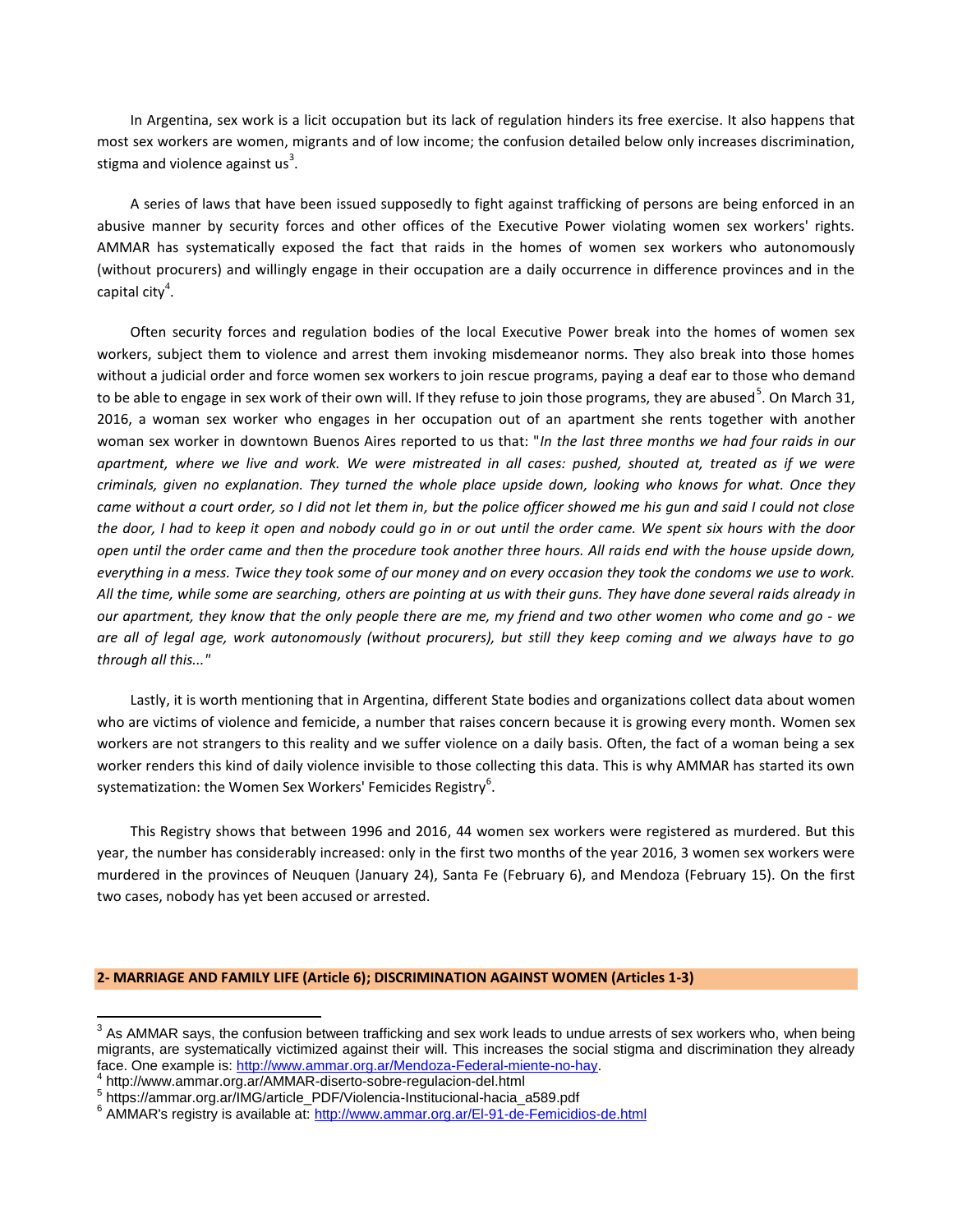When women sex workers need to resort to the judicial system, we are discriminated against by public officials because of our occupation. Far from being treated with impartiality, we face unjustified distinctions, stigma and discrimination by those in-charge of enforcing and interpreting the law. Very often in Family Courts the judicial system discriminates against us by making us lose custody of our children or even reducing to the minimum our visitation rights, only because our occupation is considered an aggravating circumstance. This is very serious because it affects not only our rights but also those of our children.

An emblematic case is that of a woman whom a judge has deprived of custody of her daughter in the city of Cañuelas, Buenos Aires province, only because she is a sex worker<sup>7</sup>. The judge's decision has been appealed and her discriminatory behaviour has been reported to *Consejo de la Magistratura*, the State body that oversees the functioning of the judicial system.

## **BASIS FOR OUR RECOMMENDATIONS**

In 1998, the International Labour Organization (ILO) started a series of actions and recommendations based on research done by an expert recommending that the sex industry be included in governments' official account not only because it makes huge contributions to regional economies but, particularly, as the only way to improve the situation of those employed in the industry.

In 2009, UNAIDS stated that: *"In many countries laws, policies, discriminatory practices, and stigmatising social attitudes drive sex work underground, impeding efforts to reach sex workers and their clients with HIV prevention, treatment, care and support programmes. ... Inadequate service access is often compounded by abuse from law enforcement officers".* In the same document, it also addresses the dangers of linking sex work to illicit activities: *"The persistent confusion and conflation between trafficking in persons and sex work leads to laws and interventions that negatively impact sex workers, and at the same time undermine efforts to stop trafficking"<sup>8</sup> .*

In 2012, the United Nations Development Programme's (UNDP) Global Commission on HIV and the Law issued a report stating that: "Decriminalisation is the first step towards better working conditions - and with them, less HIV risk"<sup>9</sup>. The report also says, "Criminalisation, in collusion with social stigma makes sex workers' lives more unstable, less safe and far riskier in terms of HIV. There is no legal protection from discrimination and abuse where sex work is criminalised".<sup>10</sup>

In August 2015, Amnesty International issued a resolution supporting decriminalisation of sex work with a clear purpose: to protect the rights of those voluntarily engaging in this work. Amnesty states that the policy takes into account "*The starting point of preventing and redressing human rights violations against sex workers and in particular* 

 $\overline{a}$ 

<sup>7</sup> <http://ammar.org.ar/Trabajadora-sexual-lucha-por-605.html>

<sup>&</sup>lt;sup>8</sup> Joint United Nations Programme on HIV/AIDS (UNAIDS): UNAIDS Guidance Note on HIV and Sex Work, 2009-2012. p.7 and p.41. [http://www.unaids.org/sites/default/files/sub\\_landing/files/JC2306\\_UNAIDS-guidance-note-HIV-sex](http://www.unaids.org/sites/default/files/sub_landing/files/JC2306_UNAIDS-guidance-note-HIV-sex-work_en.pdf)[work\\_en.pdf.](http://www.unaids.org/sites/default/files/sub_landing/files/JC2306_UNAIDS-guidance-note-HIV-sex-work_en.pdf)

<sup>&</sup>lt;sup>9</sup> Global Comission on HIV and the Law: Risk, Rights and Health. United Nations Development Programme (UNDP), 2012, p. 40. [http://www.undp.org/content/undp/en/home/librarypage/hiv-aids/hiv-and-the-law--risks--rights--](http://www.undp.org/content/undp/en/home/librarypage/hiv-aids/hiv-and-the-law--risks--rights---health.html) [health.html.](http://www.undp.org/content/undp/en/home/librarypage/hiv-aids/hiv-and-the-law--risks--rights---health.html)

<sup>&</sup>lt;sup>10</sup> Global Commission on HIV and the Law, op. cit. p. 36-37.